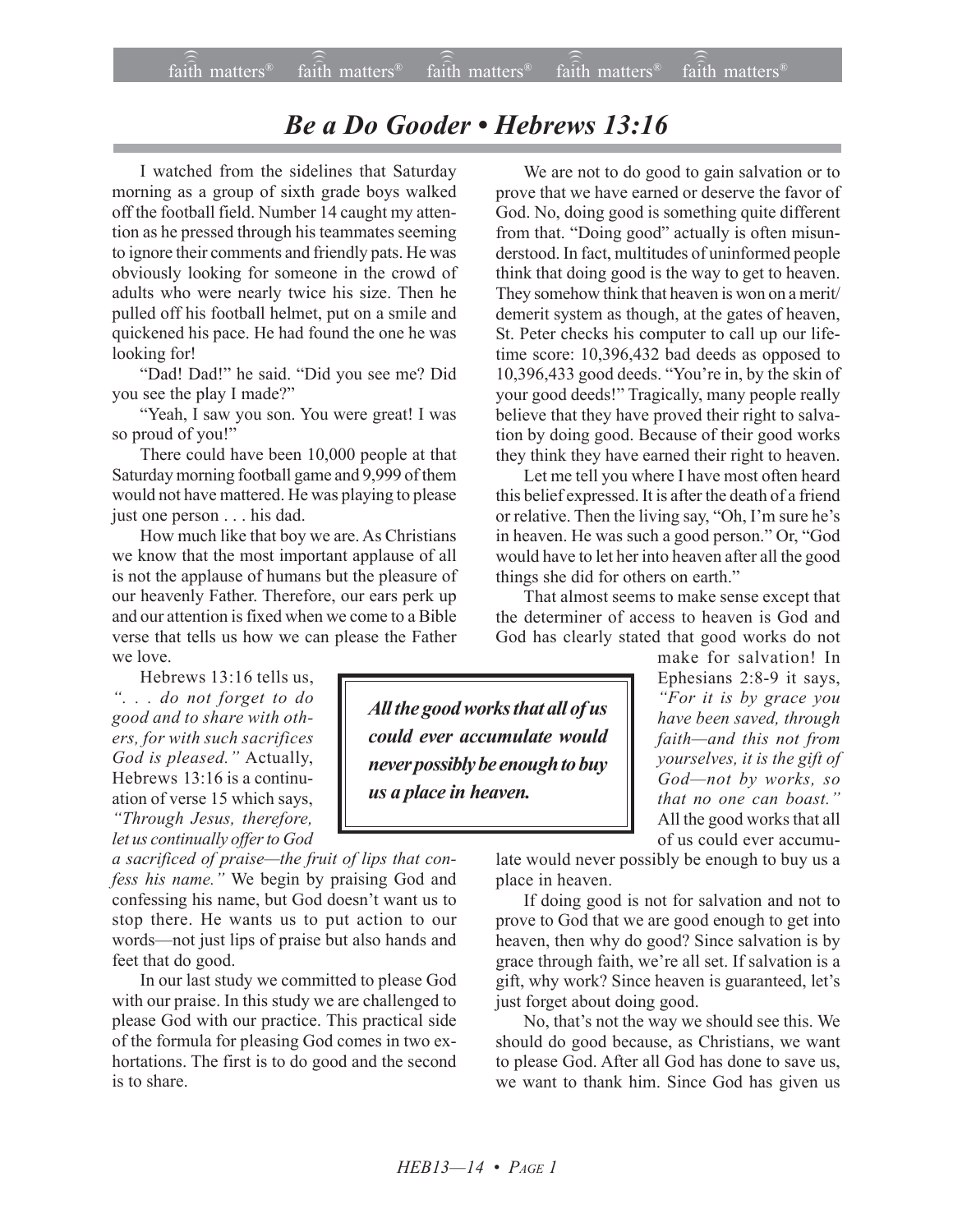everything, we want to please him. The God we want to please tells us we don't need to do good for salvation but we do need to do good to please him, "... do not forget to do good."

Christians—those who have a personal relationship with God through Jesus Christ-do good, but not to go to heaven and not even primarily to benefit those who are the recipients of those good works. Christians do good to please God.

So, what good are we doing to please God? If a print-out were made of the good we do, what would be on the list?

We could include on our list giving simple help. Recently while driving home we passed someone near our house who had run out of gas. The easiest thing would have been to simply go home and forget about it. It was a fairly busy area and it wouldn't have been hard to get help. Instead, we stopped and said we'd get some gas for him. That was a simple thing. It was doing good . . . not primarily for him, but primarily for God. It was doing what pleases God.

Maybe it's babysitting for a mom who can't afford to hire a babysitter. It may be driving people to church or to a doctor's appointment who don't drive or don't have a car. Or perhaps it's befriending newcomers at school or at work or at church.

Another way to do good is by shaping lives through teaching Sunday school, working in the nursery or helping out single parent families. Men have a significant ministry to children who do not have a father in the home by teaching the skills they have or playing sports with a child. A woman can help a single father by helping to care for his house, shopping for clothes or spending time with his daughter and shaping her life.

In James 1:27 we learn, *''Religion that God our Father accepts as pure and faultless is this: to look after orphans and widows in their distress . . . .î* God wants us to care for and love those whom others don't care about.

To do good is to impact society. In the first century Mediterranean world there were a lot of orphans and widows and life was tough. The same is true in our society today. There are a lot of single parent households and a lot of children who don't have a father or a mother in their homes. If James were writing that verse today the terminology

might be a little different but the application as to what is pure and faultless religion is pretty much the same.

Have you ever thought about how you might impact society? At a conference I heard a Presbyterian pastor from Cincinnati tell about his battle against pornography. He talked about the correlation between pornography and rape, incest and child molestation. He had asked God to raise up in that particular church and community people who would be able to do something about it. The church decided to take it on as a ministry and within fourteen months there are no adult book stores, no x-rated movies and the Playboy channel was dropped from cable television.

He did good. Those around him did good. They impacted society. Those people gave their lives to change other people by doing good to please God.

When I was growing up my Mother had an interesting expression that I'm sure I heard her say ten thousand times. Whenever anyone she didn't know would do something she thought was good she would say, "He must be a Christian." I'm not sure her judgments were always correct but it was certainly fun to listen to her evaluations. The driver who courteously cleared the way, the cashier who returned an overpayment, the police officer who demonstrated special courtesy—of all these people my mother would say, "That person must be a Christian."

May that be said about you and about me and may it be said often. May the words we speak, the courtesies we extend, the kindnesses that we dowhether little or big-cause others to say about us, "That person must be a Christian!"

However, far more than impressing other people, may the good we do be pleasing to God. *ì. . . do not forget to do good . . . for with such sacrifices God is pleased.*"

Exhortation Number One is to do good. Exhortation Number Two is to share what we have. Hebrews 13:6 tells us, ". . . *do not forget to do good and to share with others, for with such sacrifices God is pleased.*" That begs the question: What can you share but what you have? Isn't that a rather strange statement to put in there?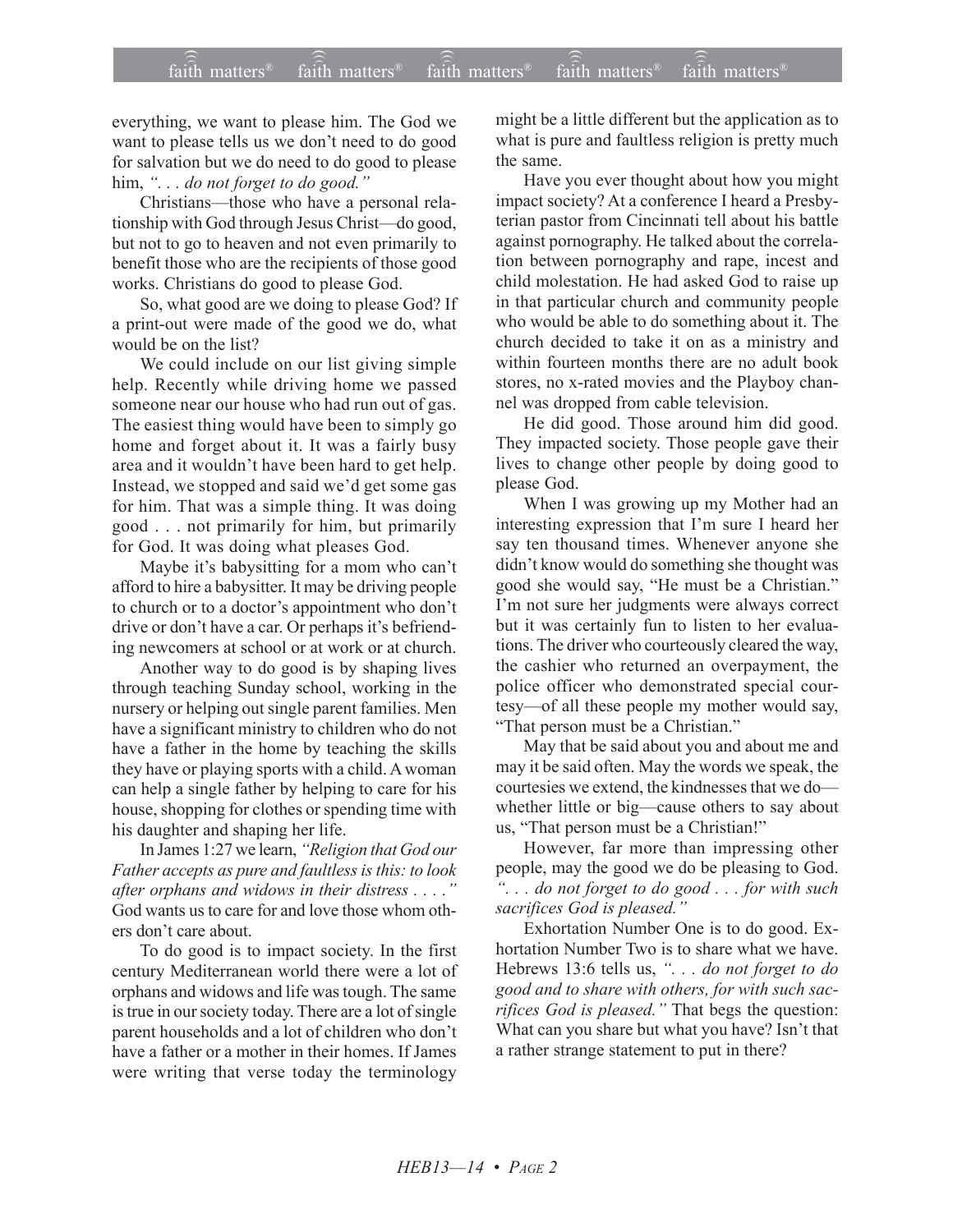## $\widehat{\widehat{\mathfrak{tair}}}$  matters  $^{\circ}$  faith matters faith matters  $^{\circ}$  faith matters faith matters  $^{\circ}$  $f$ aith matters<sup>®</sup> faith matters<sup>®</sup> faith matters<sup>®</sup>

Apparently God is answering a rather common excuse that is almost universal to humanity. We often say that we cannot because we have not. We say, "I can't give to the poor because I'm running behind financially." "I can't work with kids because I just don't have the time. My schedule is so busy." "I can't help others because I don't have the strength." "I can't share because I don't have."

God never asks us to share what we don't have. He doesn't hold us accountable for what we cannot do. God never asks us to give money we don't have. God never asks us to give time that isn't available. God never asks us to share what we don't have. God tells us to share what we do have because such sacrifices please God.

Here we have entered the realm of reality. It's not what we lack but what we have. God is pleased when we share what we have. For some people it means sharing very little because we have very little; for others it means sharing much because we have much. It is simply based upon what we have. Do you have only a few cents, a couple of minutes,

a little bit of energy, a handful of crumbs or a limited skill? Share what you have! Or, do you have tens of thousands of dollars, discretionary time, a lovely home, a multitude of talents, lots of connections, good health and abundance

of blessings? Share what you have! If you have a lot, share a lot. If you have little, share a little.

The Greek word used here in the New Testament is "koinonia". It is the word that is translated "share." It means sharing money, sharing friendship, sharing fellowship. The root idea is sharing things in common. It's the idea that "what is mine is yours."

What do you think you might share? Perhaps you might share your faith by telling co-workers about Jesus Christ. Share your home by entertaining those who need a friend. Share your money by giving to feed those who are starving in Africa or the dislocated in Central America. Share your

education by teaching inner city children how to read or speak English or do other skills you tend to take for granted. You could make all the difference in someone's life. Share your love by visiting people in a nursing home who have been forgotten by relatives or who have no relatives left. Share your knowledge by teaching a Sunday school class.

Do you feel that would be a sacrifice? Perhaps it would. But God is worth it! He is the one who gave us all we have and he is pleased when we share what he has given to us.

How would you rate yourself? Are you a keeper or a sharer? Would you rather please yourself or would you rather please God?

Once, very long ago, Jesus told the story of an unlikely man who pleased God. The story is found in Luke 10:30-36:

> *ìA man was going down from Jerusalem to Jericho, when he fell into the hands of robbers. They stripped him of his clothes, beat him and went away, leaving*

*him half dead. A priest happened to be going down the same road, and when the man, he passed by on the other side. So too, a Levite, when he came to the place and saw him, passed by on the other side. But a Samaritan, as he traveled, came where the man was; and when he saw him, he took pity*

*on him. He went to him and bandaged his wounds, pouring on oil and wine. Then he put the man on his own donkey, took him to an inn and took care of him. The next day he took two silver coins and gave them* to the innkeeper. 'Look after him, 'he said, *ëand when I return, I will reimburse you for any extra expense you may have.*<sup>*'*</sup>

 *ìWhich of these three do you think was a neighbor to the man who fell into the hands of robbers?*"

Who do you think it was? Better yet, let's rephrase Jesus' question. Which of these three would you be? Would you be the priest and the Levite

 *God tells us to share what we do have because such sacrifices please God.*